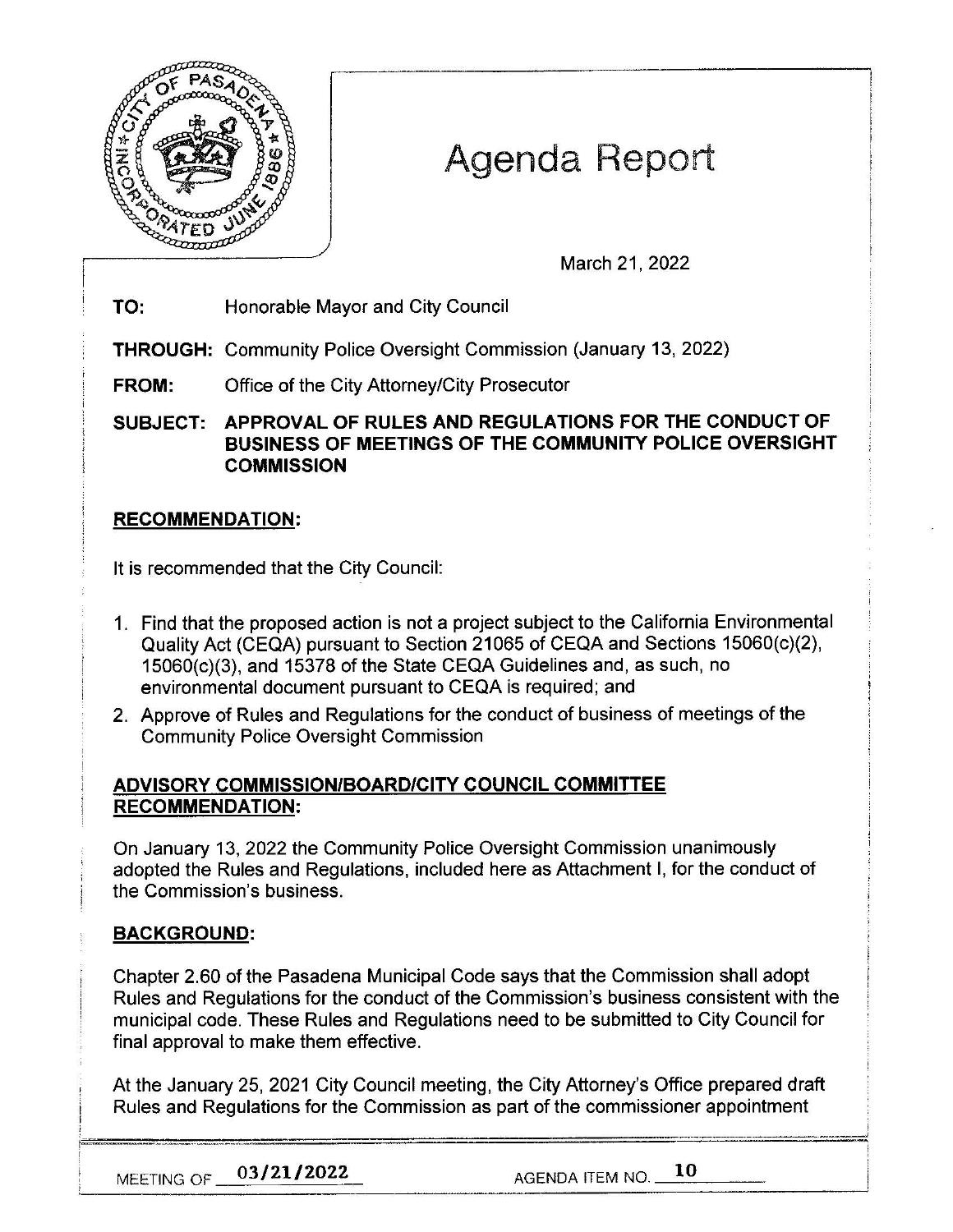Approval of Rules and Regulations for Community Police Oversight Commission March 21, 2022 Page 2 of 3

and startup process. During this discussion, City Council requested that the Rules and Regulations be referred to the Public Safety Committee for further review and discussion.

At the February 10, 2021 Public Safety Committee meeting, the Committee recommended that the Rules and Regulations return to the full City Council after the Independent Police Auditor (IPA) appointment was made, allowing the IPA the opportunity to review, provide input, and ensure that the Rules and Regulations follow best practices.

With the appointment of now-former IPA Brian Maxey coinciding with the convening of the Community Police Oversight Commission, staff worked with Mr. Maxey to review the draft Rules and Regulations. On January 13, 2022, the Commission unanimously adopted the Rules and Regulations.

The majority of the proposed Rules and Regulations are consistent with the Rules and Regulations of various other City Commissions. There are, however, unique provisions pertaining to the work of the Community Police Oversight Commission. For example, Article VIII, Section 4 states that the Commission shall not place an item on the agenda, such as a review of a specific incident, if it could compromise a pending criminal or administrative investigation, unless so directed by City Council.

This provision does not mean that the Commission cannot have discussions about critical events in the community. In fact, Mr. Maxey advised that best practices in police oversight allow for commissions to talk to the community about relevant community incidents and concerns as a way of fostering communication and understanding. Because of this, staff will work with the Chair and Vice Chair to ensure that agenda items do not compromise the investigative process while allowing the Commission to engage in its purpose and functions.

#### **COUNCIL POLICY CONSIDERATION:**

The proposed action is consistent with the City Council's Strategic Planning Goal of ensuring public safety.

#### **ENVIRONMENTAL ANALYSIS:**

The action proposed herein is not a project subject to the California Environmental Quality Act (CEQA) in accordance with Section 21065 of CEQA and State CEQA Guidelines Sections 15060(c)(2), 15060(c)(3), and 15378. The approval of rules and regulations for Commissions is an organizational and administrative action that would not cause either a direct physical change in the environment or a reasonably foreseeable indirect physical change in the environment. Therefore, the proposed action is not a "project" subject to CEQA, as defined in Section 21065 of CEQA and Section 15378 of the State CEQA Guidelines. Since the action is not a project subject to CEQA, no environmental document is required.